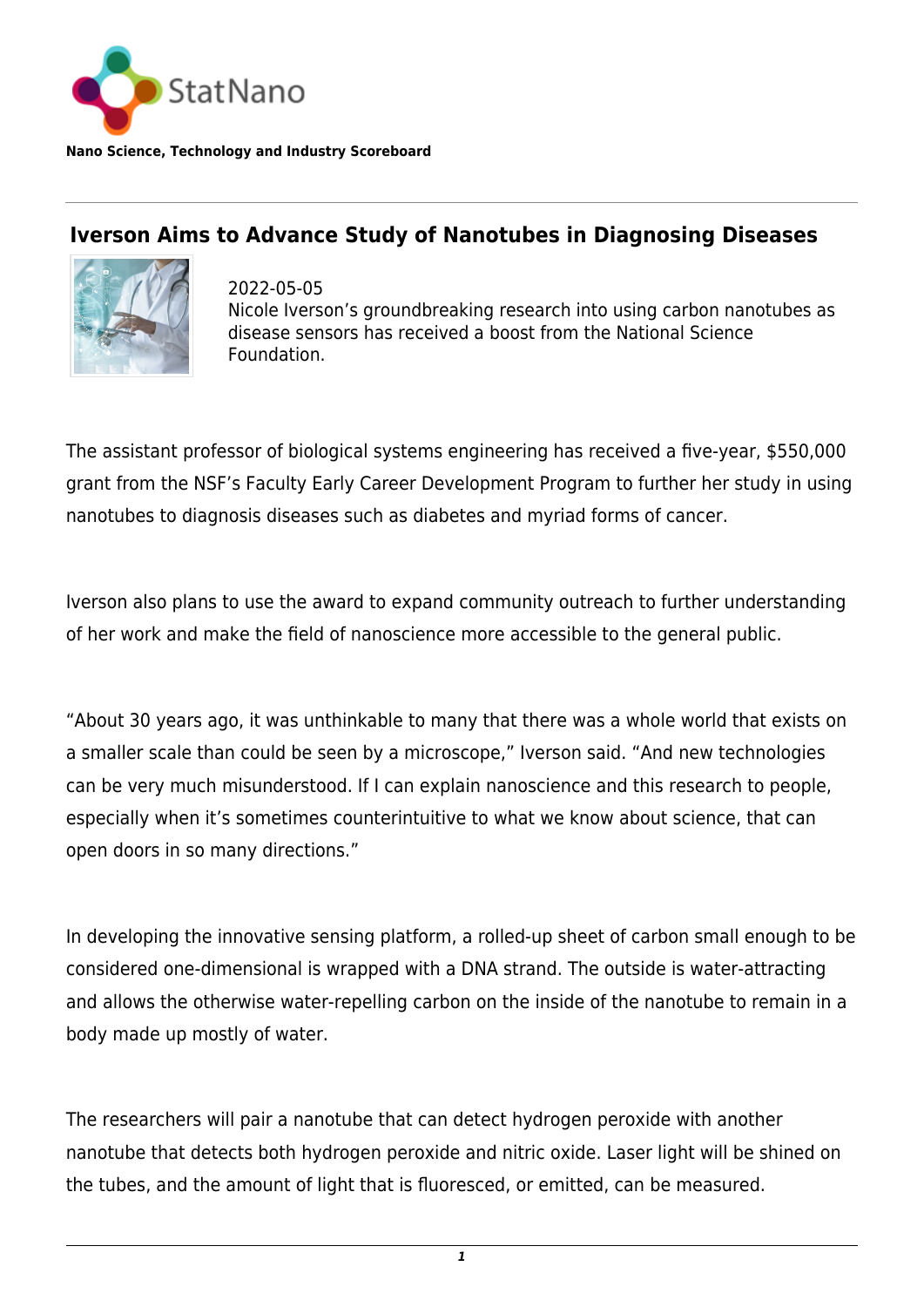"It's actually a 'turn-off' sensor, which can be confusing for people," Iverson said. "It goes back to basic physics and chemistry.

"You excite an electron, and it will hop up to the lowest unoccupied molecular orbit. Then it loses energy and gives off light as it falls back down and decays. With nitric oxide, the electron can't go up as far, so when it falls back, there's not enough energy to fluoresce, so it's turning the sensor off."

The subtraction of hydrogen peroxide leaves behind nitric oxide, which has been difficult to both detect and measure because it degrades very quickly — typically in less than a millisecond, Iverson said.

When subtracting nitric oxide, by contrast, all that remains is the hydrogen peroxide, which has been difficult to both detect and measure because of the lack of a real-time sensor that is many times smaller than a human cell, Iverson said.

Joseph Stapleton, who was both an undergraduate researcher and graduate student in Iverson's lab, helped design a platform that allows the technique to find the actual concentration of nitric oxide and hydrogen peroxide with a carbon nanotube.

"It's the students making some of these advances, and that's amazing," Iverson said. "People will be using this platform to develop ways to fight other diseases."

Ultimately, the research team believes its nanotube-based detector could change medicine.

"Imagine if you could develop an insulin sensor for diabetics that could continuously detect what's going on in their blood, and it only must be implanted once a year, as opposed to having to prick your finger every day," Iverson said. "Or if a person living in a rural area had something that alerts their smartphone and tells them to go to a doctor or to the hospital. It could save lives by getting us better information much faster."